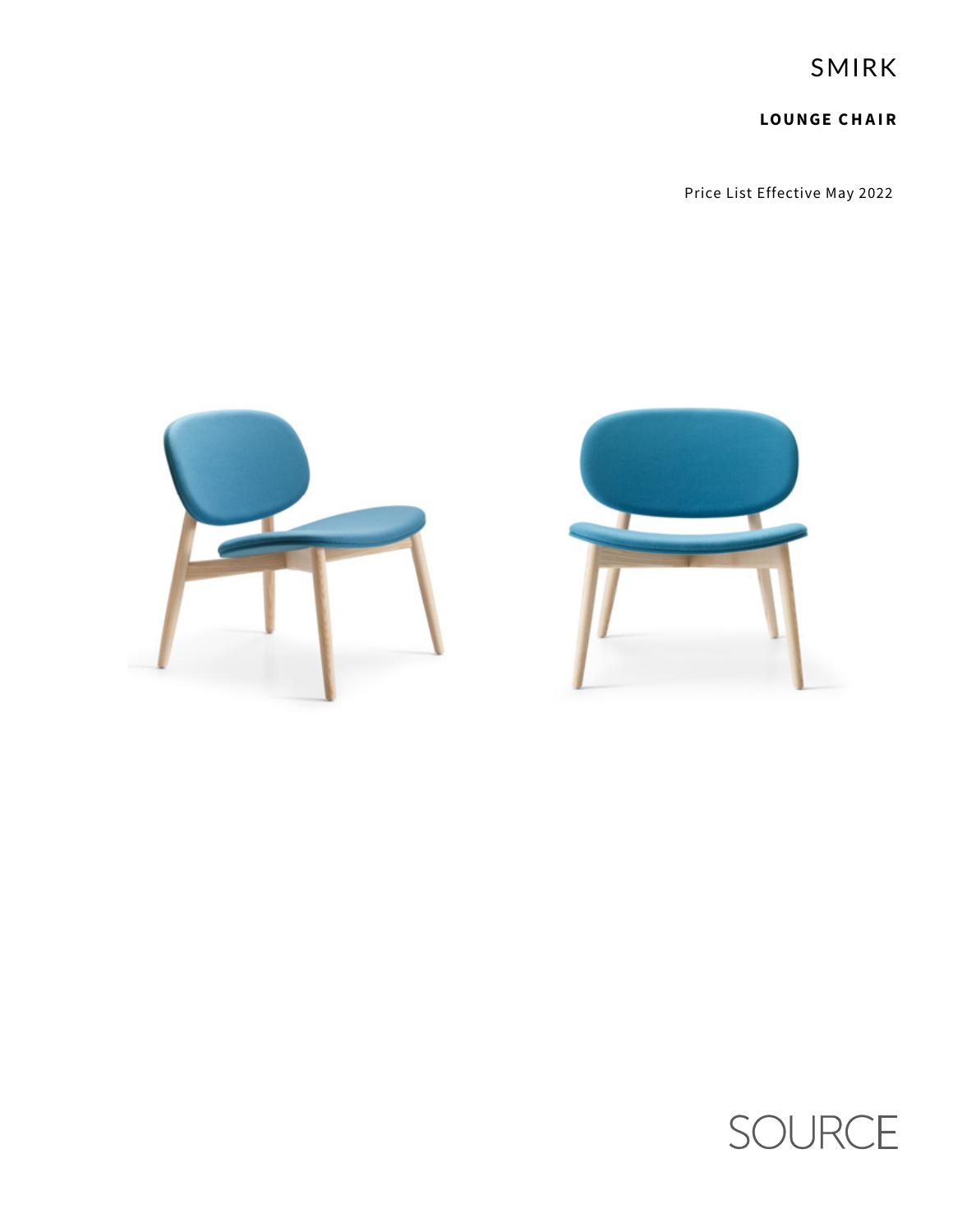# SMIRK

# **How to Build a Smirk Product Number**



# **Features**

Ash Wood frame Fully Upholstered Seat and Seat back Four leg Wood base Plastic glides standard on four leg wood frame, Felt glides optional Greenguard Certified Meets ANSI/BIFMA Standards 5 Year Warranty

# **Dimensions**

# **Smirk Lounge Chair**

| Seat<br>Back | 20.75 D 28.5 W x 17.25 H<br>17.25 W x 15 H |
|--------------|--------------------------------------------|
| Overall      | 26.25 D x 28.5 W x 29.75 H                 |
|              |                                            |

COM 2.75 yd<br>COL 45 soft 45 sqft

# **Option Pricing**

|                | Painted Wood Finish - Specify Paint Color Number from Above | \$55      |
|----------------|-------------------------------------------------------------|-----------|
| P <sub>3</sub> | Custom Wood Finish Option - Set Up Fee                      | \$225 NET |
| 999            | <b>Felt Glides for WDL Frame</b>                            |           |
| FG             |                                                             | \$20      |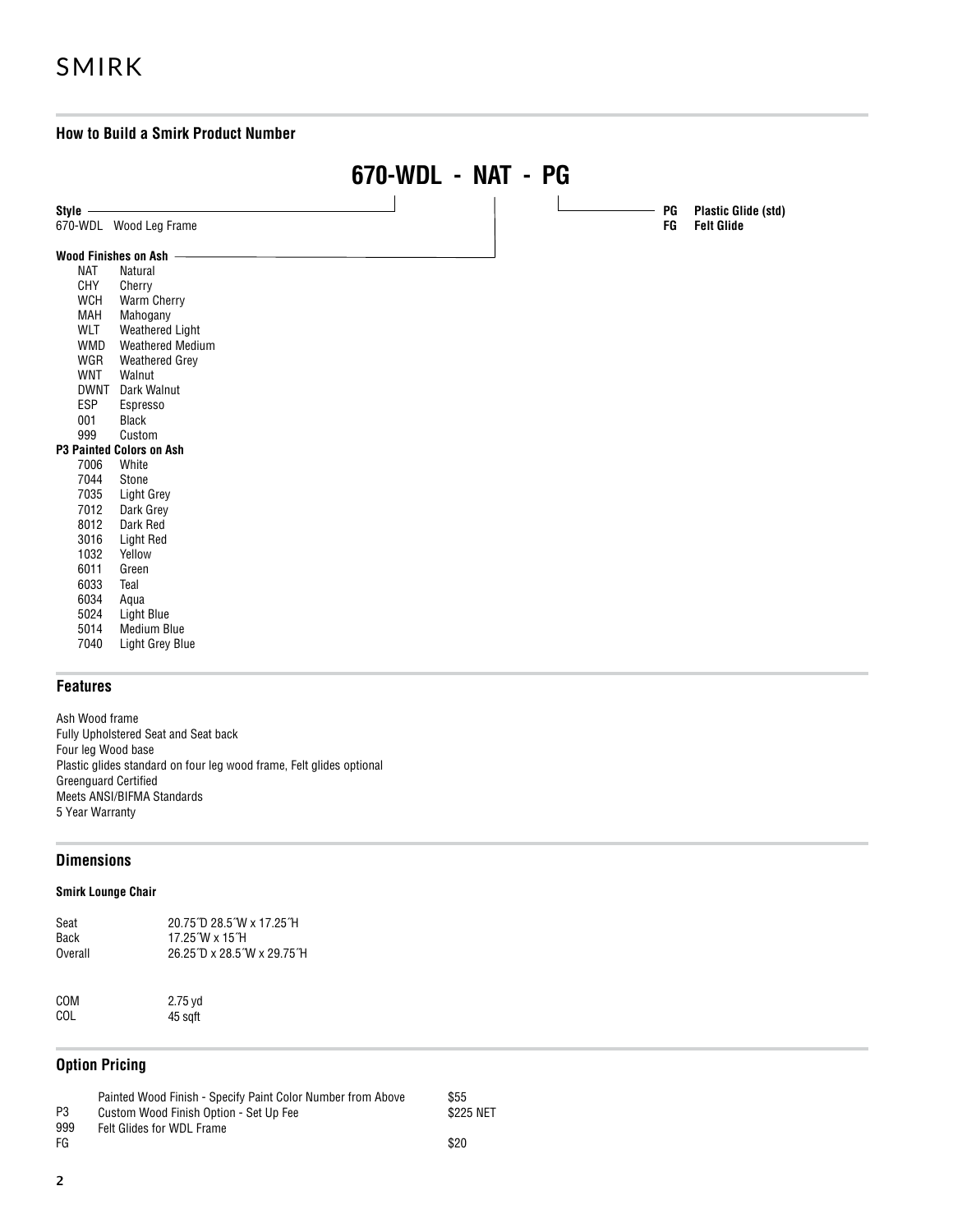| ∭<br>M<br>III<br>₩<br>W          | <b>Smirk Lounge Chair</b> |      |      |      |      |      |      |      |      |      |      |
|----------------------------------|---------------------------|------|------|------|------|------|------|------|------|------|------|
| 670-WDL<br><b>Wood Leg Frame</b> |                           | 1750 | 1775 | 1805 | 1820 | 1850 | 1910 | 1965 | 2020 | 2140 | 1805 |

**COM/Grade A Grade B Grade C Grade D Grade E Grade F Grade G Grade H Leather COL**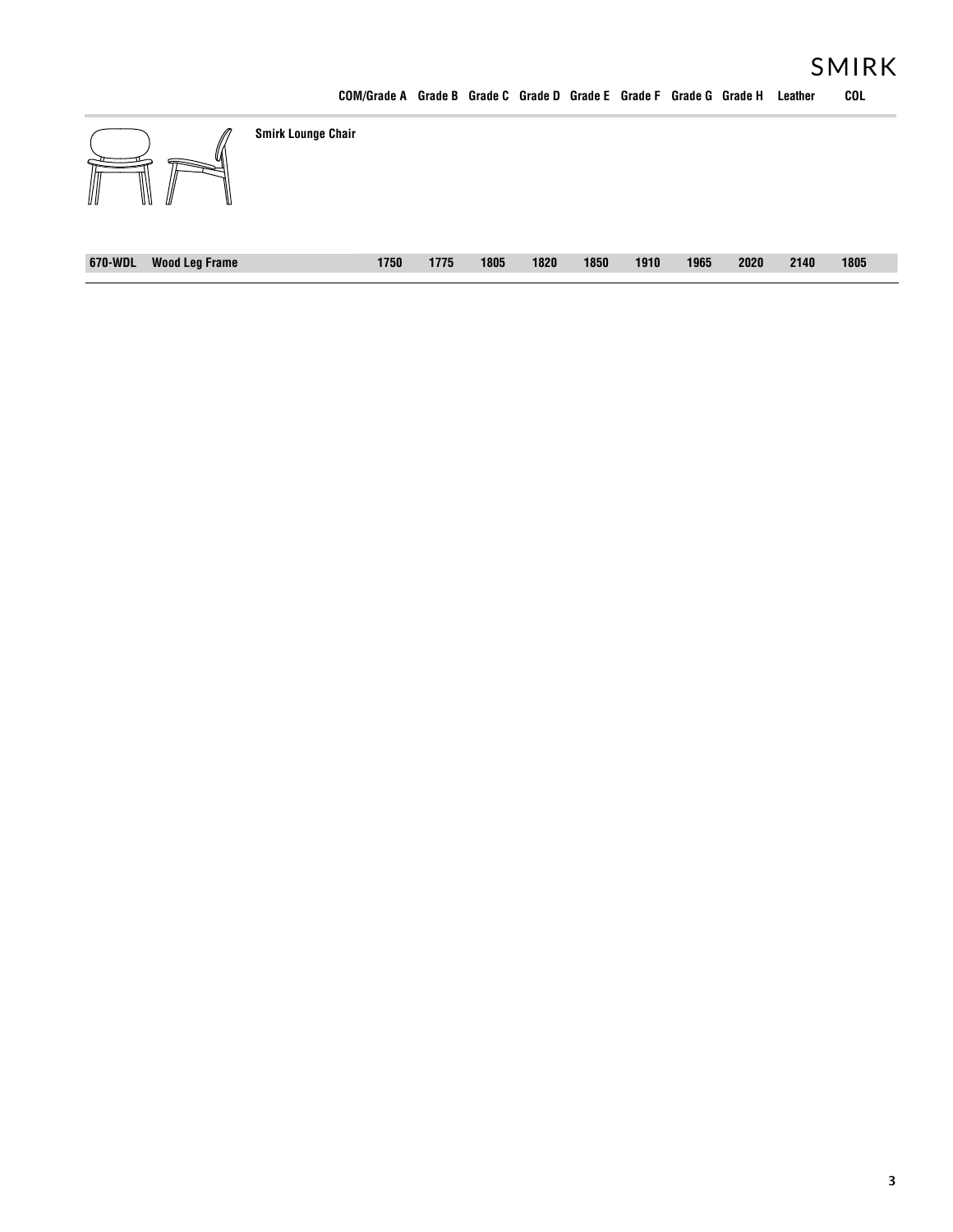#### **PRICES**

All published prices are recommended retail prices. Applicable sales taxes are additional. Prices are subject to change without notice.

#### **PAYMENT TERMS**

Net 30 days, with established credit. Until credit is approved, a fifty percent deposit must be sent with the order, the balance is due prior to shipment. Deposits are non-refundable in the event of cancellation. If deposit has been placed on original order, applicable cancellation charges to be deducted from the deposit amount. Remainder of deposit will be held in the form of a credit for future orders.

#### **FREIGHT POLICY**

All orders are FOB Destination.

Orders under \$4000 net will incur a minimum freight charge of \$120. Orders over \$4000 net will be charged the standard 3% of net freight fee. These fees are applicable for any shipment being made within the contiguous U.S. Source International reserves the right to select method of shipment and carrier.

## **CONCEALED DAMAGE**

If products are received damaged, a written exception should be made on the bill of lading and an immediate inspection be requested of the carrier. Concealed damage must be reported to the carrier within the specific carrier's predetermined timeline. Failure to make claims shall constitute acceptance of the products and waiver any claims of defects, errors or shortages.

## **RETURNS AND ALLOWANCES**

All product is made to order. No merchandise may be returned without a return authorization and shipping instructions. No credit or allowance will be given for repairs to defective materials unless Source International has given authority to make such repairs.

#### **ORDER ENTRY**

All orders must be submitted in writing. Email to cr@sourceinternationaldesign.com or Fax to 508-842-1838.

#### **ACKNOWLEDGEMENTS**

All orders will be acknowledged in writing. Orders will be manufactured based on the written acknowledgement. It is the customer's responsibility to review each acknowledgement and communicate with the factory if there are errors within 48 hours.

#### **CANCELLATIONS**

Any changes or cancellation may result in charges if materials have entered into production. If an order is cancelled while in production, a cancellation fee will be applied based on the status of order at time of cancellation.